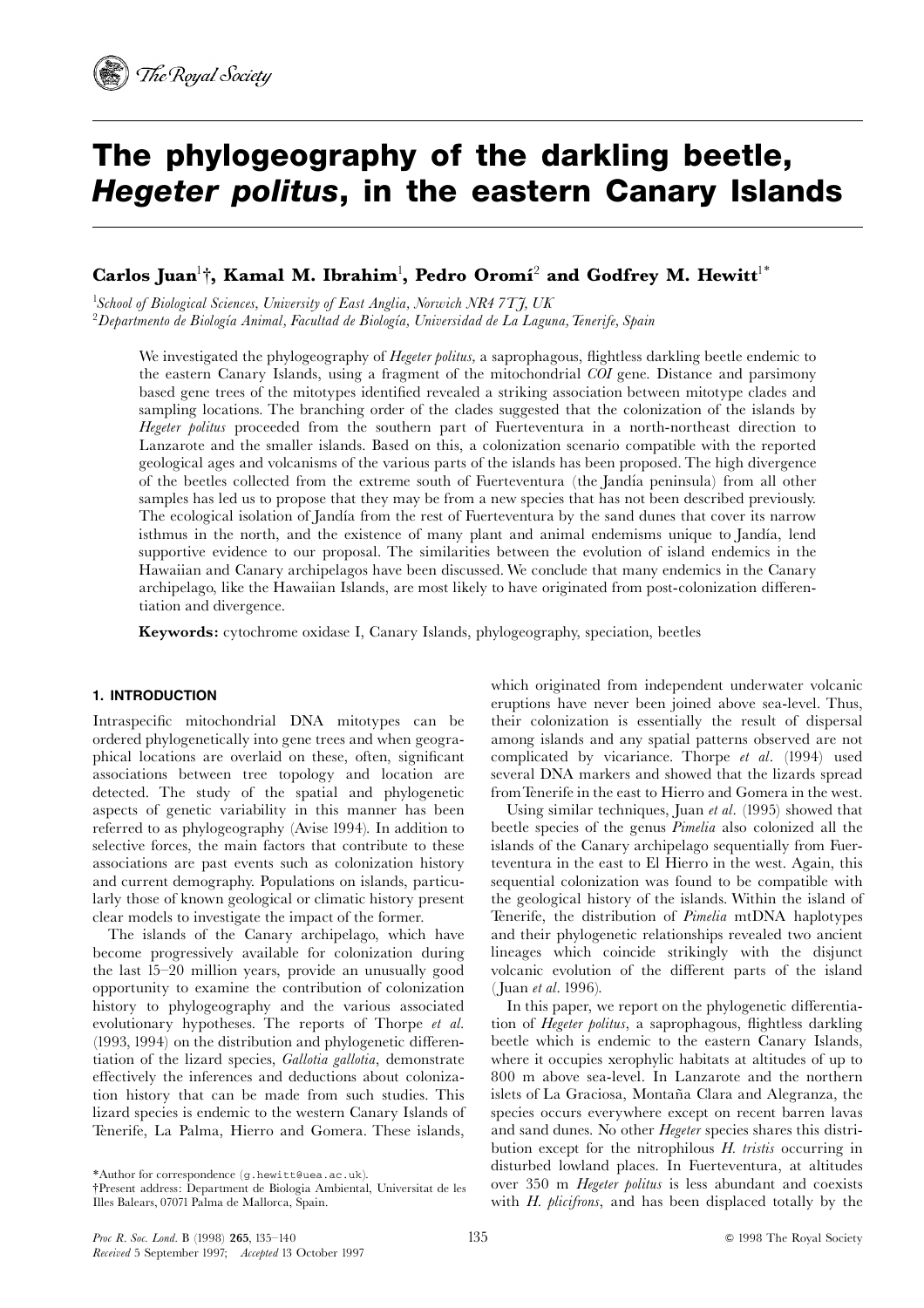latter over 450 m. Other *Hegeter* species on this island include: H. fernandezi and H. gonzalezi, both of which are allopatric with respect to  $H$ . politus.

The eastern Canary Islands of Fuerteventura, Lanzarote, La Graciosa, Montaña Clara, and Alegranza, lie on a submarine ridge roughly parallel to the African coast. Recent age determinations by the potassium^ argon  $(K-Ar)$  method have been carried out in many locations in these islands (Le Bas et al. 1986; Coello et al. 1992; Ancochea et al. 1996). They show that the basal rock of the islands is  $48\pm2$  million years (Ma) old. It comprises a mixture of plutonic rocks and dykes of subcrust origin as well as submarine pillow lavas and sedimentary strata. The uplift of this complex formed the bedrock of the islands. This basal complex was later overlaid by subaerial volcanic layers; continued uplift and erosion have, however, exposed basal plutonic rocks in parts of Fuerteventura (Anchochea et al. 1996).

We have investigated the gene genealogies of mitochondrial haplotypes of Hegeter politus and its population genetic structure across the eastern Canary Islands in relation to reported ages, and, the history of volcanic activities subsequent to the formation of the islands. In addition, estimates of genetic divergence between mtDNA mitotypes from various sites within the eastern Canary Islands have been used to evaluate the taxonomic status of the sampled populations.

#### 2. METHODS

Nine populations, four in Fuerteventura, two in Lanzarote and one in each of the smaller islands of La Graciosa, Montaña Clara and Alegranza were sampled (figure 1). The number of beetles collected from each site ranged from 3 to 12; the limiting factor being the abundance of the beetles at each locality and the ease with which they could be collected. The total number of beetles analysed was 53. The actual sample sizes from each population are shown in table 1.

DNA was extracted and purified by methods described in Juan et al. (1995). The oligonucleotides used to amplify the COI DNA fragment (255 bp long, including primers) were: 5'CCTACAGGAATTAAAGTTTTTAGATGATTAGC3' and 5'ATAGGGGGAATCAGTGAACTAGTCC3', their 5' end positions correspond to sites 2410 and 2665 in the D. yakuba mitochondrial genome. Each PCR cycle comprised: denaturation at 94 °C for 30 s, annealing at 50 °C for 1 min, and primer extension at 72 °C for 1 min. Purification of single stranded DNA was made by using one of the two primers biotinilated at its 5' end in the PCR reaction. The two DNA strands were separated with magnetic beads coated with streptoavidin (DYNAL) according to the manufacturer's recommendations. The sequences were generated using the dideoxy Sanger method with a fluorescinated sequencing primer and the Pharmacia ALF automatic sequencer. Sequences were aligned using the Lasergene program, MegAlign (DNASTAR).

All the unique mtDNA haplotypes were identified and compared pairwise to estimate the fraction of nucleotide sites that differ between them. Following Lynch & Crease's  $(1990)$ notation, if this value,  $\pi_{xy}$  is small ( $\leq 0.05$ ), it is approximately equal to the average number of substitutions per nucleotide site,  $\pi_{xy}$  (Nei 1987; Kumar *et al.* 1993). For higher values,  $\pi_{xy}$  is an underestimate and can be corrected by a number of methods which differ in the models of nucleotide substitution. For example, the Jukes-Cantor method assumes that sites mutate independently and with equal probability to any of the four bases while Kimura's 'two-parameter' model adds to these differences in rates of transition and transversion (Kimura 1980). We used the latter to convert  $\pi_{xy}$  to  $\delta_{xy}$ . The program NEIGHBOR in Felsenstein's (1993) phylogeny inference package (PHYLIP) was used to obtain an UPGMA tree of mitotype using  $\delta_{xy}$  as a distance measure.

By averaging the estimates for paired sequences within populations or between populations, it is possible to estimate the within  $(V_i)$  or the among  $(V_{ij})$  population variation as described in Nei (1987), and Lynch & Crease (1990). The statistical significance of these estimators were tested by randomizing the allocation of sequences to populations as recommended by Hudson et al. (1992).

For highly diverged sequences, the Kimura two-parameter model based on estimates of genetic distance may underestimate the times of divergence because of mutation saturation at the most variable third codon positions. The level of substitutional saturation was assessed by graphic evaluation of transitional and/or transversional substitutions at third positions versus the Kimura two-parameter genetic distance. Estimates of distances based on either the silent substitutions  $(K_s)$  or the four-fold degenerate sites  $(K_4)$  only provide more linear relationships with time since divergence; these were computed using Li's (Li et al. 1985; Li 1993) programmes.

We carried out maximum parsimony analysis using PAUP version 3.1.1 (Swofford 1993). Heuristic searches with 100 replications of random addition of taxa were performed. The strict consensus option was used to produce a single tree. Confidence in the nodes of the tree was assessed by calculating decay indices as the number of extra steps necessary for a monophyletic clade not to be unequivocally supported in the strict consensus tree (Bremer 1994).

#### 3. RESULTS

A 200 bp region of the mitochondrial COI gene was sequenced in a total sample of 53 beetles, collected from nine sites in the Eastern Canary Island. Pairwise and multi-alignment sequence comparisons revealed 50 variable sites (figure 1), and 35 unique mitotypes whose distribution in the collection site (figure 2) is shown in table 1. All the variable sites involved single base pair silent substitutions of which 39 were transitional, 3 transversional and 8 multiple. The haplotypes have been deposited at the EMBL data library under accession numbers Z93891-Z93926.

The maximum estimate of divergence between a pair of mitotypes, based on Kimura's `model-2' with 2:1 expected transition to transversion ratio, was 0.1385. This is rather high for intraspecifc divergence. However, the maximum within population (collection) divergence,  $V_i$ , was 0.0365 and the average was 0.019 (table 2); both are within the ranges of intraspecific variability reported in other insect populations (Cooper et al. 1995; Zhang & Hewitt 1996).

Figure 2 shows a UPGMA tree of the 35 Hegeter politus mitotypes and a sequence from Pimelia grandis of North Africa, used as an outgroup. This was obtained using the Kimura two-parameter distance between the haplotypes in the program NEIGHBOR in Felsenstein's (1993) phylogeny inference package (PHYLIP). The grouping of the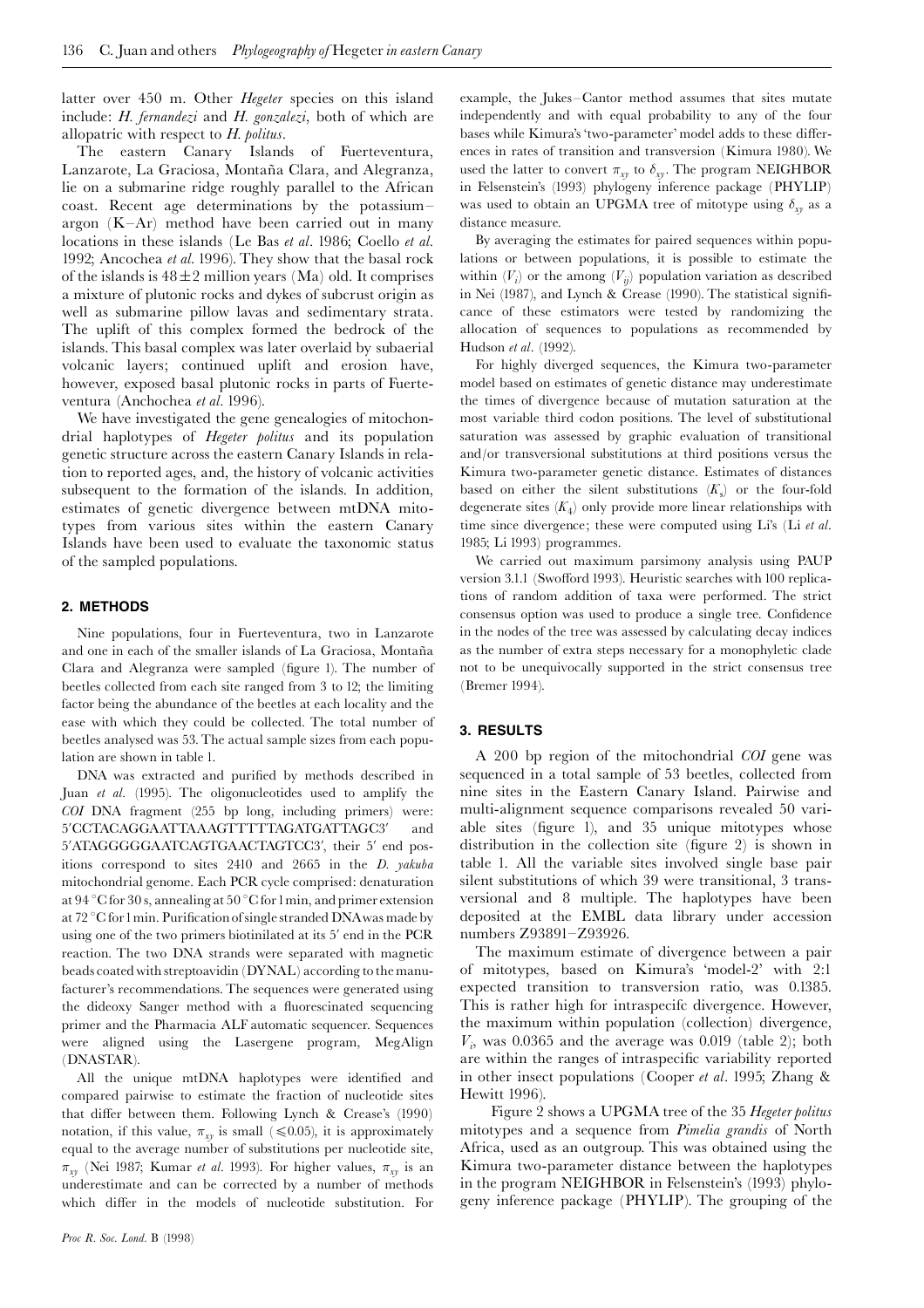381470346925818369256148013690001111222233444555667778888899 2581478036925147039251470367912

| TGTATTTGAAGTAACTATTCTAAATCAGTCAACACCCTATACCGCCTCTCCATAACACATTTGT<br>F1                                                                                                                                                                                                                                                                                                                                                                                                                         |  |
|------------------------------------------------------------------------------------------------------------------------------------------------------------------------------------------------------------------------------------------------------------------------------------------------------------------------------------------------------------------------------------------------------------------------------------------------------------------------------------------------|--|
|                                                                                                                                                                                                                                                                                                                                                                                                                                                                                                |  |
| F2                                                                                                                                                                                                                                                                                                                                                                                                                                                                                             |  |
| F3                                                                                                                                                                                                                                                                                                                                                                                                                                                                                             |  |
| F4                                                                                                                                                                                                                                                                                                                                                                                                                                                                                             |  |
| F5                                                                                                                                                                                                                                                                                                                                                                                                                                                                                             |  |
| F6                                                                                                                                                                                                                                                                                                                                                                                                                                                                                             |  |
| F7                                                                                                                                                                                                                                                                                                                                                                                                                                                                                             |  |
| F8                                                                                                                                                                                                                                                                                                                                                                                                                                                                                             |  |
| F9                                                                                                                                                                                                                                                                                                                                                                                                                                                                                             |  |
| F10                                                                                                                                                                                                                                                                                                                                                                                                                                                                                            |  |
| F11                                                                                                                                                                                                                                                                                                                                                                                                                                                                                            |  |
|                                                                                                                                                                                                                                                                                                                                                                                                                                                                                                |  |
| F12                                                                                                                                                                                                                                                                                                                                                                                                                                                                                            |  |
| F13                                                                                                                                                                                                                                                                                                                                                                                                                                                                                            |  |
| F14                                                                                                                                                                                                                                                                                                                                                                                                                                                                                            |  |
| F <sub>15</sub>                                                                                                                                                                                                                                                                                                                                                                                                                                                                                |  |
| F16                                                                                                                                                                                                                                                                                                                                                                                                                                                                                            |  |
| F17                                                                                                                                                                                                                                                                                                                                                                                                                                                                                            |  |
| F18                                                                                                                                                                                                                                                                                                                                                                                                                                                                                            |  |
| F19                                                                                                                                                                                                                                                                                                                                                                                                                                                                                            |  |
| F20                                                                                                                                                                                                                                                                                                                                                                                                                                                                                            |  |
| $\ldots \ldots \text{CA} \ldots \ldots \text{CA} \ldots \text{CA} \ldots \text{CA} \ldots \text{CA} \ldots \text{CA} \ldots \text{CA} \ldots \text{CA} \ldots \text{CA} \ldots \text{CA} \ldots \text{CA} \ldots \text{CA} \ldots \text{CA} \ldots \text{CA} \ldots \text{CA} \ldots \text{CA} \ldots \text{CA} \ldots \text{CA} \ldots \text{CA} \ldots \text{CA} \ldots \text{CA} \ldots \text{CA} \ldots \text{CA} \ldots \text{CA} \ldots \text{CA} \ldots \text{CA} \ldots \text{$<br>F21 |  |
| F22                                                                                                                                                                                                                                                                                                                                                                                                                                                                                            |  |
| F23                                                                                                                                                                                                                                                                                                                                                                                                                                                                                            |  |
| F24<br>$\ldots$ A.CC.ACTCTC.CTTTTTATTGGTC.A                                                                                                                                                                                                                                                                                                                                                                                                                                                    |  |
| $\ldots$ A.CC.A. $\ldots$ $\ldots$ $\ldots$ . GT.C. $\ldots$ . T. $\ldots$ TTT.G. $\ldots$ ATT. $\ldots$ $\ldots$ . $\ldots$ . CT. $\ldots$ C.A<br>F <sub>25</sub>                                                                                                                                                                                                                                                                                                                             |  |
| $\ldots$ A $\ldots$ $\ldots$ $\ldots$ $\ldots$ $\ldots$ $\ldots$ $\ldots$ $\ldots$ $\ldots$ $\ldots$ $\ldots$ $\ldots$ $\ldots$ $\ldots$ $\ldots$ $\ldots$ $\ldots$ $\ldots$ $\ldots$ $\ldots$ $\ldots$ $\ldots$ $\ldots$ $\ldots$ $\ldots$ $\ldots$ $\ldots$ $\ldots$ $\ldots$ $\ldots$ $\ldots$ $\ldots$ $\ldots$ $\ldots$ $\ldots$ $\ld$<br>F26                                                                                                                                             |  |
| F27                                                                                                                                                                                                                                                                                                                                                                                                                                                                                            |  |
| F28                                                                                                                                                                                                                                                                                                                                                                                                                                                                                            |  |
| $\ldots$ A.CC. A. $\ldots$ GT . C. T TTT . G. AT C. CT<br>F29                                                                                                                                                                                                                                                                                                                                                                                                                                  |  |
| $\ldots$ A.C., A.c., C., T., C., ., TTGC., , T.C., ., TTT., , ., AT., T., ,   GT., C. A<br>F30                                                                                                                                                                                                                                                                                                                                                                                                 |  |
| $\ldots$ $A.C., A \ldots$ $C.\ldots$ $C.\ldots$ $TTGC.\ldots$ $T.\ldots$ $T.\ldots$ $T.\ldots$ $T.\ldots$ $T.\ldots$ $GT.\ldots$ $CG$<br>F31                                                                                                                                                                                                                                                                                                                                                   |  |
| $\ldots$ A.CACTC.CTTGCTTTTATTGTC.G<br>F32                                                                                                                                                                                                                                                                                                                                                                                                                                                      |  |
| $\ldots$ A.CACTCTTGCTTTTATTGTC.G<br>F33                                                                                                                                                                                                                                                                                                                                                                                                                                                        |  |
| $\ldots$ CCCCAAGCTG.CTTTCATTGC<br>F34                                                                                                                                                                                                                                                                                                                                                                                                                                                          |  |
| CCACCCC.TCACT.TA.C.TCTTT.ATTTCA.TT.C.TATC.T.GT.T.TTCAACA<br>Pim                                                                                                                                                                                                                                                                                                                                                                                                                                |  |

Figure 1. The 35 mitochondrial sequence variants (F0 to F34) of Hegeter politus detected in this study and the corresponding sequence from Pimelia grandis (Pim), the outgroup species. Only variable sites are shown; their base positions along the sequence are to be read vertically downwards in the first three rows.

Table 1. Distribution of mitochondrial sequence variants in the nine collection sites shown in figure 2.

| code | location              | mtDNA haplotypes                                         | N |  |
|------|-----------------------|----------------------------------------------------------|---|--|
| AL   | Alegranza             | $F0(2), F1(2), F2(3), F3(2), F4(1), F5(1)$               |   |  |
| LG   | La Graciosa           | F6(2), F7(1), F8(1)                                      |   |  |
| MС   | Montaña Clara         | F9(1), F10(1), F11(4)                                    |   |  |
| MR   | Mirador del río $(L)$ | $F12(1), F13(1), F14(2), F15(1), F16(1), F17(1), F18(1)$ |   |  |
| FE   | Femés $(L)$           | F19(1), F20(3), F21(2), F22(1)                           |   |  |
| BE   | Betancuria $(F)$      | $F23(2), F24(1), F25(1), F26(1), F27(1), F28(1), F29(1)$ |   |  |
| JA   | Jacomar(F)            | F30(1), F31(1), F32(1)                                   |   |  |
| CA   | Montaña Cardón (F)    | F30(2), F33(1)                                           |   |  |
| CO   | Cof (F)               | F34(3)                                                   |   |  |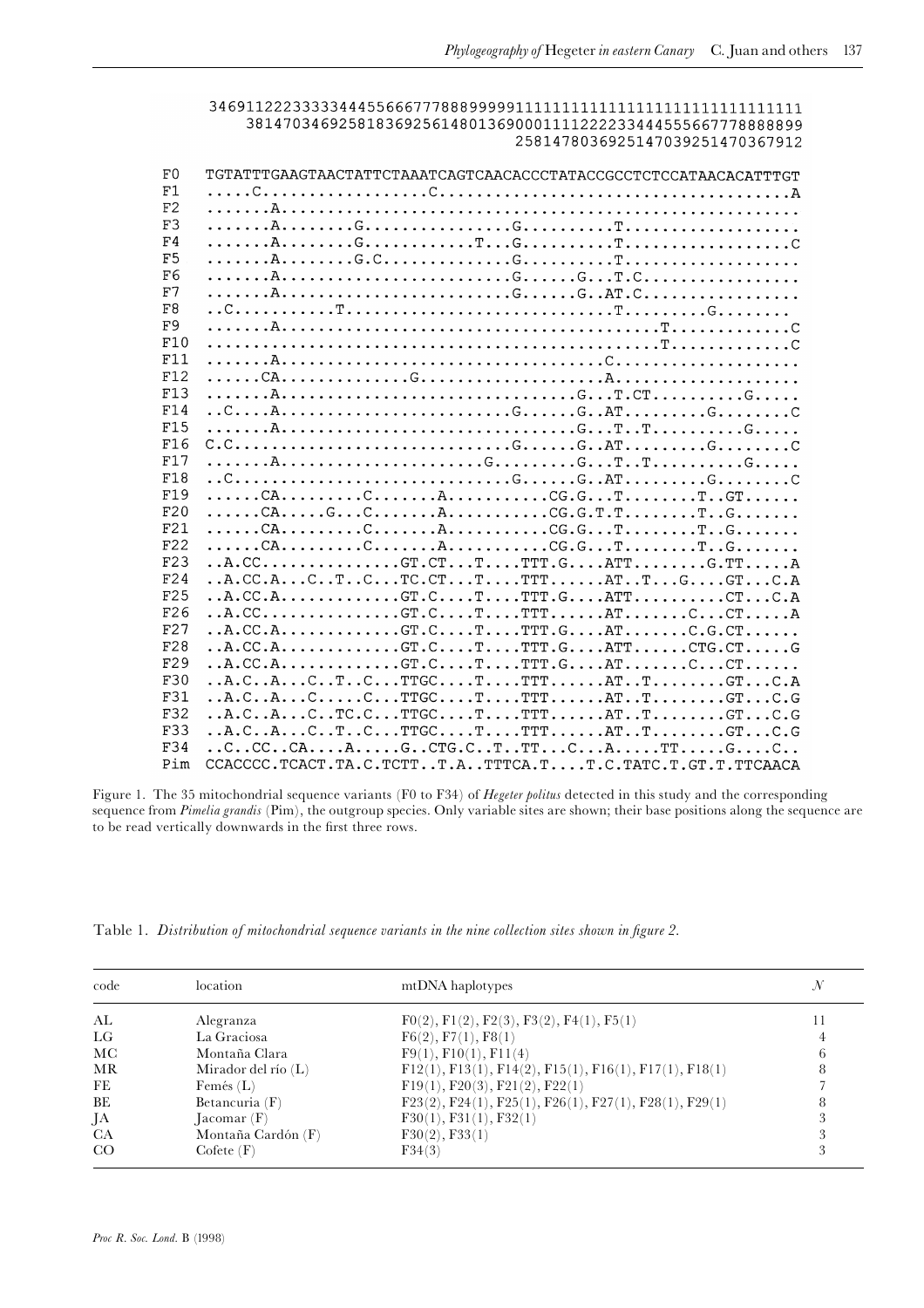

Figure 2. A UPGMA tree of Hegeter politus mitotypes and an outgroup sequence from Pimelia grandis of North Africa obtained using the Kimura two-parameter model-based estimates of genetic distance. The map shows the sites in the eastern Canary Islands from which samples were collected. The 200, 400 and 600 m contours and the ages in millions of years (Ancochea et al. 1996) of the different parts of the islands are shown. The full names of the collection site are given in table 1. The association between the phylogenetic clustering of haplotypes in the UPGMA tree and their geographic locations are shown by vertical bars. Bootstrap values from 500 random replications are shown above and Bremer Support (Bremer 1994) for a consensus tree from a parsimony analysis (see text) are shown below the branches next to the relevant nodes. Fuerteventura: CO, Degollada de Cofete; CA, Montaña Cardón; JA, Jacomar; BE, Bentancuria. Lanzarote: FE, Femés; MR, Mirador del río. LG, La Graciosa. MC, Montaña Clara. AL, Alegranza.

Table 2. Values of within (V) and among ( $V_{ij}$ ) collection sites estimates of divergence (see §2)

(Full names of the two letter collection site codes are given in table 1.)

|    | $V_i$  | $V_{ij}$ |        |        |        |        |        |           |        |
|----|--------|----------|--------|--------|--------|--------|--------|-----------|--------|
|    |        | МC       | LG     | MR     | FE     | ВE     | JA     | <b>CA</b> | CO     |
| AL | 0.0181 | 0.0029   | 0.0085 | 0.0110 | 0.0267 | 0.0711 | 0.0896 | 0.0907    | 0.0977 |
| МC | 0.0099 |          | 0.0153 | 0.0099 | 0.0277 | 0.0742 | 0.0951 | 0.0974    | 0.1002 |
| LG | 0.0205 |          |        | 0.0004 | 0.0180 | 0.0723 | 0.0937 | 0.0958    | 0.1114 |
| MR | 0.0385 |          |        |        | 0.0099 | 0.0677 | 0.0782 | 0.0801    | 0.0970 |
| FE | 0.0342 |          |        |        |        | 0.0768 | 0.0887 | 0.0908    | 0.1057 |
| BE | 0.0352 |          |        |        |        |        | 0.0340 | 0.0346    | 0.0962 |
| JA | 0.0103 |          |        |        |        |        |        | 0.0006    | 0.1316 |
| CA | 0.0034 |          |        |        |        |        |        |           | 0.1368 |
| CO | 0.0000 |          |        |        |        |        |        |           |        |

mitotypes clearly reflects their geographic location. Five clades that correspond to distinct geographic locations are identified: the collection site Degollada de Cofete (CO) at 350 m in the Jandía peninsula; sites Montaña Cardón (CA) and Jacomar (JA) in southern Fuerteventura; Betancuria (BE) in the central part of the same island; site Femés (FE) of south Lanzarote; and, the remaining four collection sites, all of which are within a radius of 20 km from the northern tip of Lanzarote. Furthermore, the branching order of these clades suggests that colonization may have proceeded from the southern part of Fuerteventura in a north-northeast direction to Lanzarote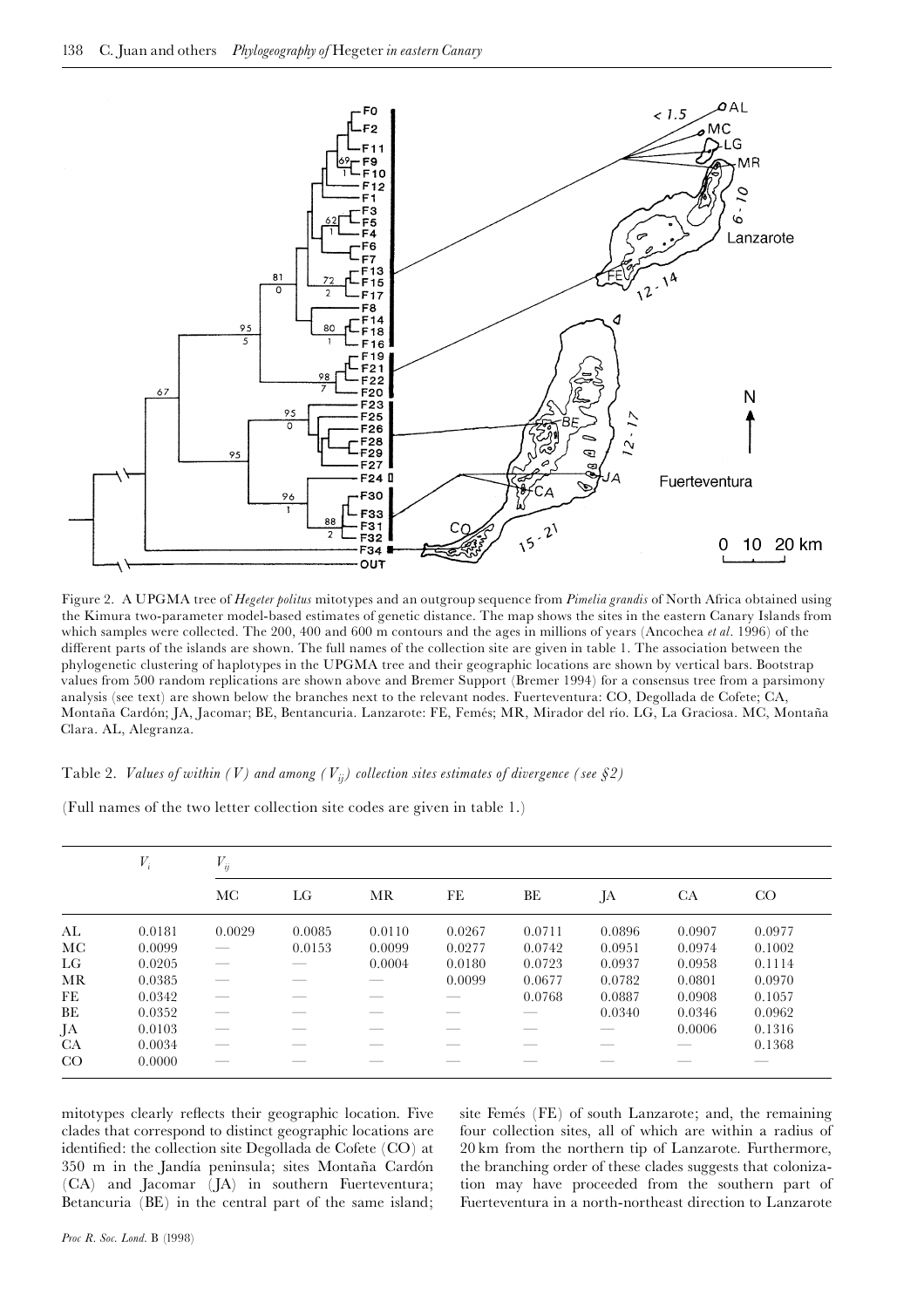

Figure 3. A plot of number of third codon position transitional differences versus Kimura's (1980) two-parameter genetic distance between pairs of *Hegeter politus* haplotypes. A linear trend line was fitted to the data; a correlation coefficient,  $r$ , of 0.958 was obtained.

and the smaller islands (figure 2). The only exception to the striking matching of mitotypes to localities is mitotype F24. Although F24 was identified in an individual from the Betancuria (BE) collection site, it is on average 50% less diverged from the CA and JA mitotypes than the other Betancuria mitotypes.

The parsimony analysis produced 5700 equally parsimonious trees of 138 steps.The topology of the strict consensus tree was very similar to that shown in the distance tree  $(figure 2)$ . As is the case in the distance tree, the deepest node resolved all the mitotypes except F34 of CO as a monphyletic clade. Again, similar to the distance tree, the next internal nodes resolve mitotypes of central Fuerteventura, and, those from Lanzarote and the northern islets, as two monophyletic groups.Within the former, the CA andJA mitotypes are monophyletic and within the later the FE mitotypes are most strictly monophyletic (figure 2).  $F24$  is again an exception as discussed above.

There was no indication of saturation in the  $K_4$  and  $K_5$ distances between the 35 mitotypes computed using Li's (Li et al. 1985; Li 1993) programme. Comparisons with the outgroup sequence however indicated saturation; thus the outgroup branch length shown in figure 2 is not to the same scale as the other branches. The plot of genetic distance versus total number of transitional substitutions at third codon position was clearly linear, and hence, did not indicate any saturation effect (figure 3). This was the case when A-G and T-C transitions were considered separately or when total number of transitions was plotted.

## 4. DISCUSSION

The genealogy of the mitotypes identified in this study has clearly shown associations between specific clades and geographic location. Is it possible to infer the colonization history of *Hegeter politus* from the topology of this geographically structured gene tree?

The most parsimonious colonization history that can be deduced from the branching order in figure 2 is a stepwise south to north colonization. Thus, Hegeter politus either first arose as a species or colonized the Jandía peninsula and proceeded to expand northwards. The south-central part of Fuerteventura (CA, JA and BE) and southern Lanzarote were colonized next, followed by colonization from the latter of northern Lanzarote and the smaller islands of La Graciosa, Montaña Clara and Alegranza more or less sequentially.

The above colonization scenario takes into account only the phylogeographic patterns revealed by the distance and parsimony based gene trees of the mitotypes (figure 2). However, if the divergence times represented in the gene trees are comparable with the ages of volcanic activities on the islands, either during their formation or subsequently, both the geological history of the islands and the observed phylogeographic patterns need to be taken into account when proposing a specific colonization scenario.

Coello et al. (1992) conducted extensive  $K-Ar$  based age determinations throughout the eastern Canary Islands. Their data show that in these islands, subaerial volcanic activity has been almost continuous in the last  $20-22$  Ma. This took place during two distinct cycles, series I, aged 12-21 Ma; and series II, III and IV, of ages ranging from 6 Ma to prehistoric and historic eruptions. The current top layers of the islands originate predominantly from these volcanic eruptions and show a south-southwest to north-northeast age gradient similar to the trend observed in the mitotype genealogy (figure 2). An exception to this is the age of 20.7 Ma given for sites at the Jandía peninsula compared to the 22.5 Ma and 21.1 Ma obtained at Montaña Cardón (CA) and Jacomar (JA), both located to the north of this peninsula (Anchochea et al. 1996).

We propose that the history of subaerial volcanic activity on the islands has had a major impact on the current phylogeography of Hegeter politus. Thus, the CO population on the series I layers of the southern edifice of Fuerteventura represent the oldest population of the species in the islands.While the phylogeny based colonization scenario described above identified this region as the first to be colonized, it is equally possible that the reason it outdates the populations to the north is because late series I, as well as series II and III, volcanic activities wiped out the beetle populations in these parts of the island. Series II and III volcanic activities which were absent in Jandía are known to have had a significant impact in these parts of the island. Subsequent colonization could have established the central Fueteventura (CA, BE and JA) populations as well as the southern Lanzarote (FE) population. Northern expansion from FE established the MR, LG, MC and AL populations. The estimates of divergence between these populations (table 2) are compatible with this volcanismconstrained colonization history. The divergence of  $9-13\%$ of CO from the rest of the populations which is approximately equal to 4.5–6.5 Ma using a  $2\%$  Ma<sup>-1</sup> molecular clock (DeSalle et al. 1987) is compatible with a post-series I separation. Similarly, the divergence between the central Fuerteventura samples is probably of post-series II and III origin. More recent, series IV separation is reflected in the branch lengths between the samples from northern Lanzarote and the islands of La Graciosa, Montaña Clara and Alegranza.

As stated above, the  $9-13.85\%$  estimated divergence between the Jandía mitotype, CO, and the other mitotypes is rather high for intraspecific variability. Moreover, the fact that this mitotype is unique to Jandía peninsula and